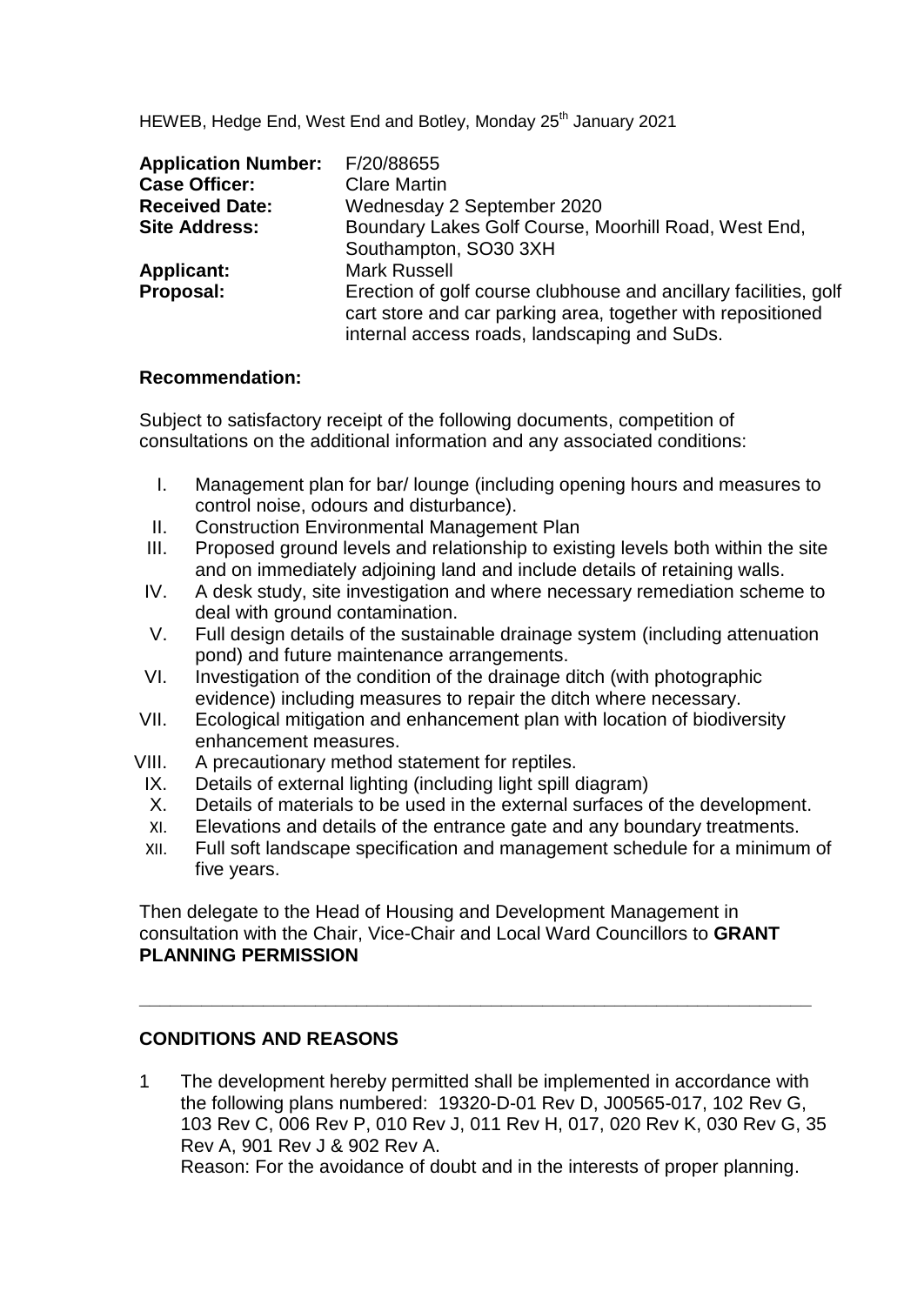- 2 The development hereby permitted shall start no later than three years from the date of this decision. Reason: To comply with Section 91 of the Town and Country Planning Act 1990.
- 3 The development must accord with the arboricultural report reference D2033AIA produced by Alderwood Consulting. No excavation, demolition or development related works shall commence until tree protection fencing and ground protection has been installed as per the tree protection plan contained within the report. Once installed, no access by vehicles or placement of goods, chemicals, fuels, soil or other materials shall take place within the protected area. Tree protection measures shall be retained in their approved form for the duration of the work.

Reason - To retain and protect the existing trees which form an important part of the amenity of the locality.

4 The development hereby permitted shall not be brought into use until there has been submitted to the Local Planning Authority verification by the competent person approved under the provisions of condition that any remediation scheme required and approved under the provisions of the above condition has been implemented fully in accordance with the approved details (unless varied with the written permission of the Local Planning Authority in advance of implementation). Unless agreed in writing with the Local Planning Authority such verification shall comprise:

a. photographs of the remediation works in progress,

b. certificates demonstrating that imported and / or material left in situ is free from contamination.

Thereafter the scheme shall be monitored and maintained in accordance with the scheme previously approved.

- 5 The development hereby permitted shall not be brought into use until the parking area has been provided in accordance with the approved plans and thereafter permanently retained and used only in connection with the golf club. Reason: In the interests of highway safety.
- 6 The drainage system shall be constructed in accordance with the Flood Risk Assessment ref: 19320, unless otherwise first agreed in writing by the Local Planning Authority in consultation with The Lead Local Flood Authority. Any revised details submitted for approval must include a technical summary highlighting any changes, updated detailed drainage drawings and detailed drainage calculations. Surface water discharge to the existing ditch shall be limited to 2.0 l/s.

Reason: To enable a functional SUDS system for the development.

7 The development shall be carried out in accordance with the Ecological Appraisal Report by John Associates (J00565/ Version 1.1, dated August 2020) and Technical Note: Reptile Surveys by John Associates. Any vegetation clearance shall only be carried out outside of the bird nesting season (February – September inclusive) or preceded by a nesting bird check from a suitably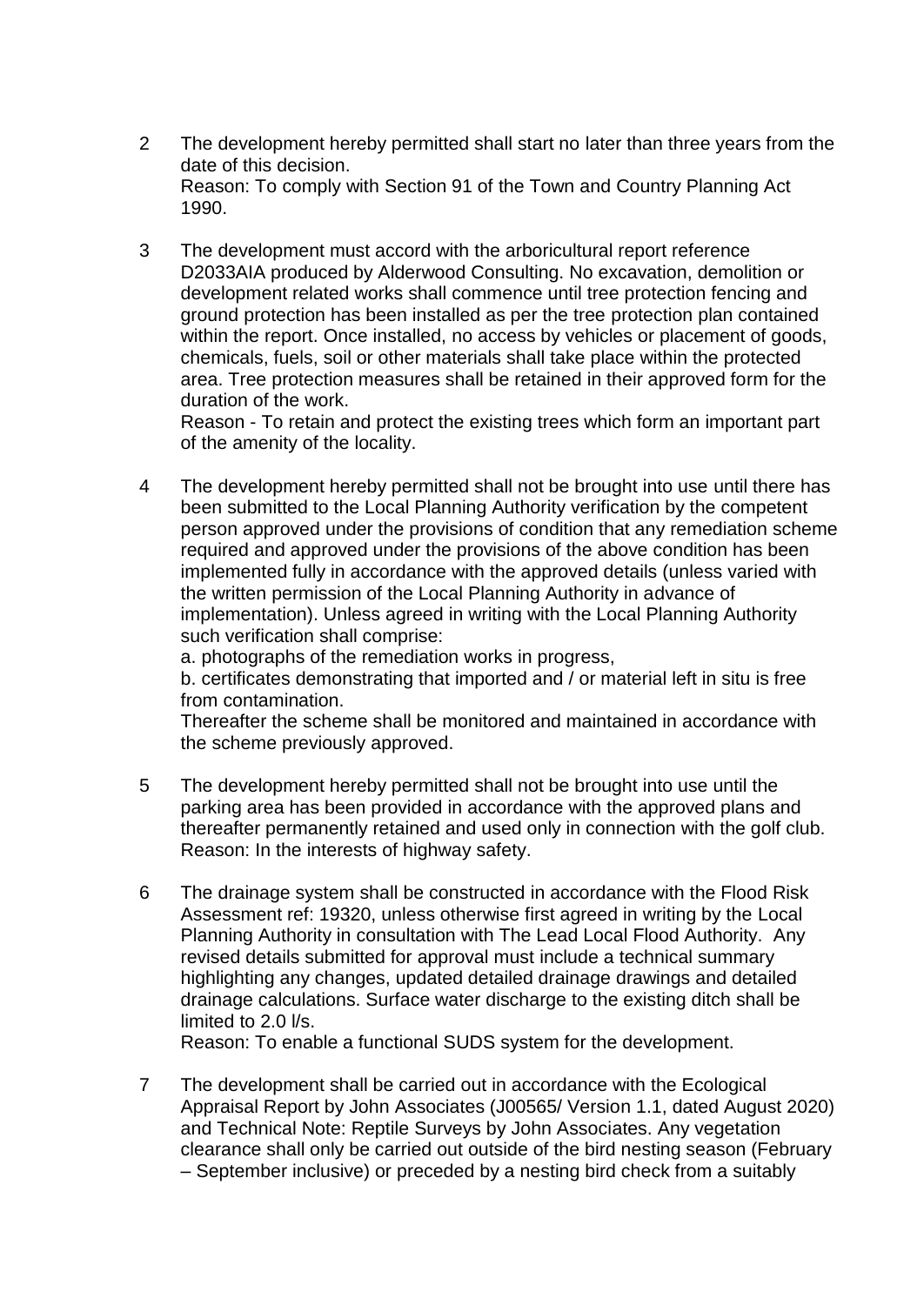qualified ecologist. Reason: In the interests of ecology.

8 The landscaping scheme must be completed in accordance with the approved details and to the appropriate British standard within 12 months from the completion of the golf club house or by such later date as the Local Planning Authority may determine. For a period of no less than 5 years after planting, any trees or plants which are removed, die or become seriously damaged or defective, shall be replaced as soon as is reasonably practicable with others of the same species, size and number as originally approved in the landscaping and planting schemes.

Reason: In the interests of the visual amenities of the locality.

9 No construction, demolition or deliveries to the site shall take place during the construction period except between the hours of 0800 to 1800 Mondays to Fridays or 0900 to 1300 on Saturdays and not at all on Sundays or Bank Holidays.

Reason: To protect the amenities of the occupiers of nearby dwellings.

- 10 No burning of materials obtained by site clearance or any other source shall take place during the demolition, construction and fitting out process. Reason: To protect the amenities of the occupiers of nearby properties.
- 11 The development hereby approved shall be used as a golf club house only and for no other purpose [including any other purpose in Class D2 of the Schedule to the Town and Country Planning [Use Classes] Order 1987, or in any provision equivalent to that Class[es] in any statutory instrument revoking and re-enacting that Order with or without modification]. Reason: The site is located within the countryside where the types of development are controlled.
- 12 The bar lounge and outdoor external seating area hereby approved shall only be used in connection with the golf club and not for independent functions. No functions shall take place on major events days at the Ageas Bowl (i.e. events that attract over 15,000 people). The use and running of the club house will accord with the approved management plan. Reason: The site is within countryside and to protect the amenity of the locality.
	-
- 13 The stewards flat within the development hereby approved shall only be occupied by the person managing the club's facilities or an employee of the golf club.

Reason: The site is located within the countryside where new residential development is not normally permitted.

Note to Applicant: In accordance with paragraph 38 of the National Planning Policy Framework (February 2019), Eastleigh Borough Council takes a positive approach to the handling of development proposals so as to achieve, whenever possible, a positive outcome and to ensure all proposals are dealt with in a timely manner.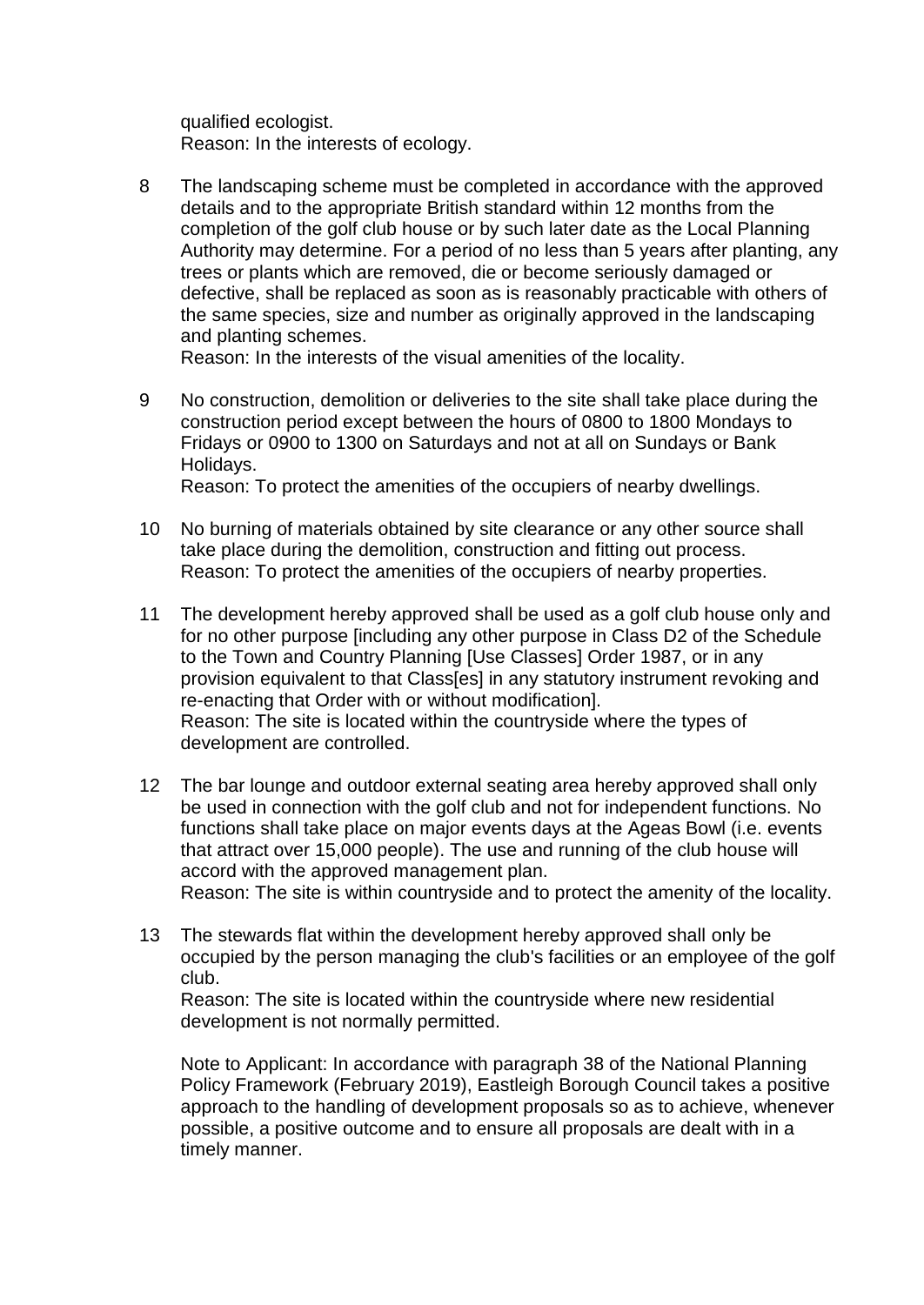### **Report:**

This application has been referred to Committee because it is a major development and Eastleigh Borough Council has an ownership interest in the site.

# **Introduction/ Background**

- 1. The proposal is for the erection of a golf club house incorporating new parking area, landscaping, an attenuation pond and other sustainable urban drainage features and biodiversity enhancements. The single storey club house building covers 468m2 and encompasses a bar/ lounge, kitchen, changing facilities, professional shop and a single bedroomed stewards flat.
- 2. The proposal also includes the construction of a sixty space private car park and ancillary building to store golf cart buggies along with a collection/ drop off point. The proposal will utilise the existing access off Moorhill Road, which will be realigned within the site to make way for the new facility.
- 3. The application follows on from a previous planning permission, which allowed the extension and redesign of the existing eighteen hole golf course to encompass a wider area. That permission allowed part of the golf course to be used for match day parking, with up to 400 cars entering and all cars leaving via the Moorhill Road access (F/18/83908).
- 4. The application is accompanied by the following reports and technical assessments:
	- Planning Statement
	- Design and Access Statement
	- Visual Impact Assessment
	- Arboricultural Impact Assessment
	- Transport Statement
	- Ecological Impact Assessment
	- Flood Risk Assessment (including surface water and foul drainage strategy)
	- Cultural Heritage Assessment

# **Environmental Screening**

5. The proposal has been screened under the Town and Country Planning (Environmental Impact Assessment) (England) Regulations 2011, as the site area is 1.1 hectares, which is marginally above the above the 1 hectare threshold set out within Schedule 2, Part 12, Criterion f. It has been determined that subject to appropriate conditions that the proposal would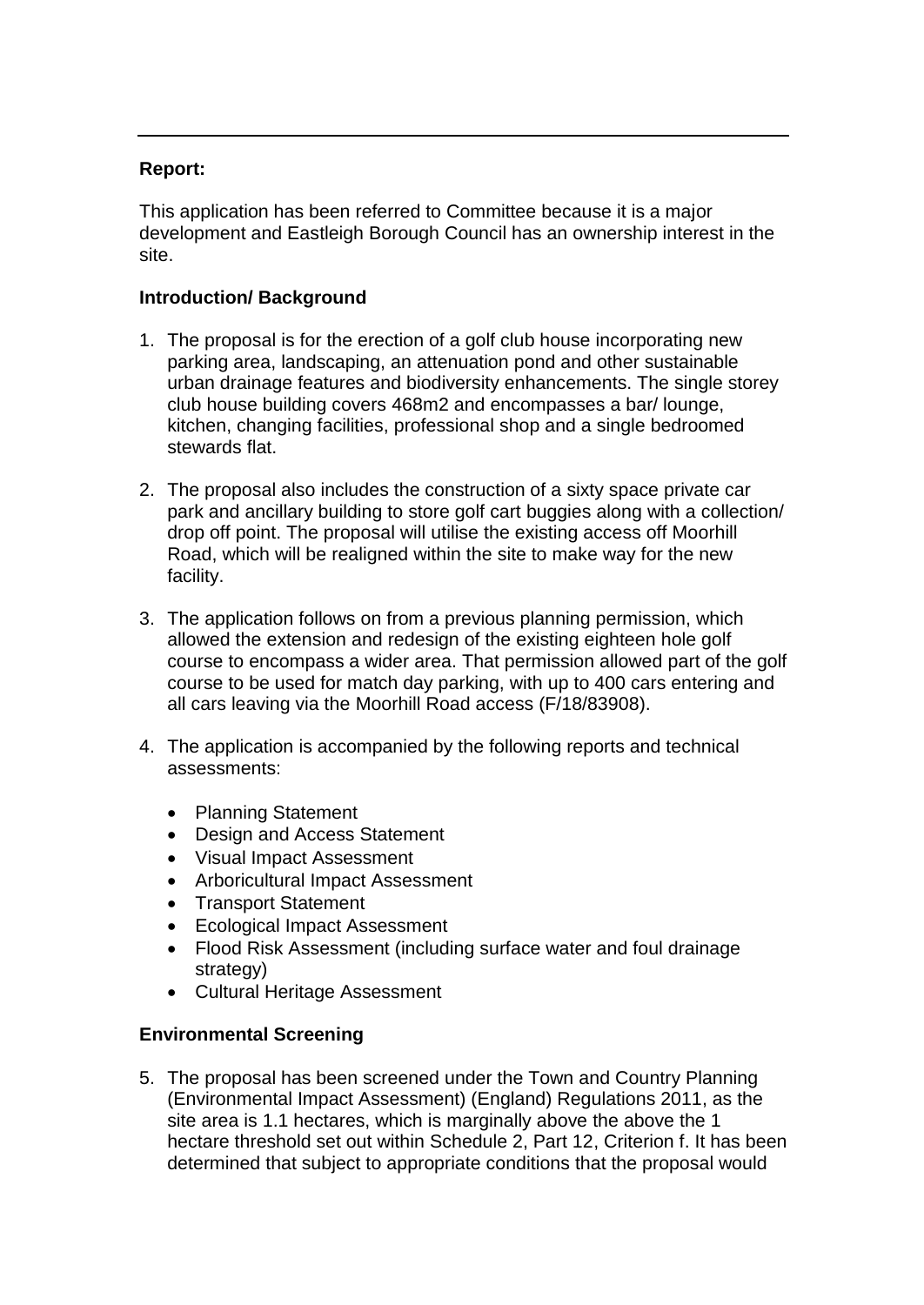not have likely significant effects on the environment and therefore would not be development requiring an Environmental Statement.

6. The nature and size of the development is not considered to have a likely significant impact on any European Designated Site.

### **Character of the Locality**

- 7. Boundary Lakes Golf course is located within an area designated as countryside and Strategic Gap between Southampton, West End and Hedge End. To the north past the golf course is Telegraph Woods SINC (approximately 200m) and the Ageas Bowl cricket ground and hospitality facilities (approximately 900m).
- 8. With regards to adjoining uses, to the immediate north west is a row of three detached dwellings that are set within large curtilages. A derelict residential property is situated to the south east with an appeal allowed for the site to be used for caravan sales/ workshop. To the south west, beyond Moorhill Road, is sited Moorhill Gardens and the urban areas of Thornhill and Harefield.

#### **Site Characteristics**

- 9. The site covers approximately 1.1 hectares and comprises an area of land within the existing golf course. The site is located next to Moorhill Road, where it is bordered by mature trees and vegetation along its south western boundary and these are protected through a TPO. There is a further tree line along the sites south eastern boundary and these are next to a ditch. Due to these trees there is limited visibility into the site from Moorhill Road or Charles Watts Way, especially during the summer months.
- 10.Topographically most of the site is relatively flat level and then the ground slopes away to the north and east so that the land is on a relatively high point within the undulating golf course. The site is accessed from Moorhill Road and connects to an existing road network providing a secondary access to the cricket ground. The access is heavily used during major cricket or hospitality events and is part of the traffic management plan secured under the previous permission.

# **Relevant Planning History**

11.**F/18/83908** - Construction of golf course extension and its dual use for temporary, occasional car parking for major events (more than 15,000 capacity) for the Ageas Bowl between April and October for up to 1300 cars on approximately 12 occasions per annum. Associated landscaping, drainage, ecological enhancement, tree works and earthworks – Permitted (Sep 2019)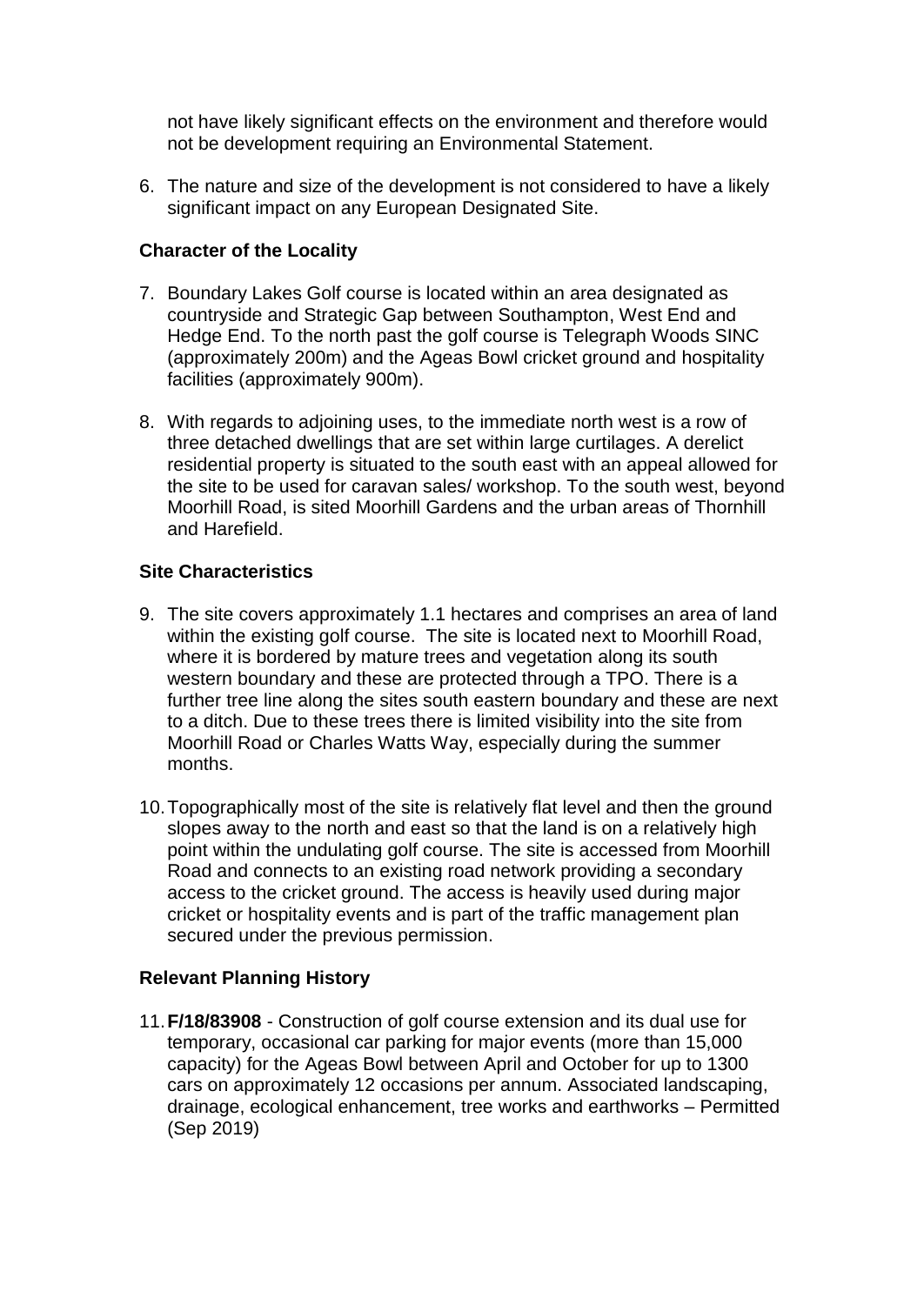12.**F/07/61830** - Construction of 4-storey, 175-bedroom hotel to include dual media & hospitality uses, media centre, restaurant & bar, golf clubhouse facility conference rooms & spa leisure facility with car parking & access from Marshall Drive; construction of new covered stands to include permanent & temporary seating (total site capacity 25,000 spectators), catering facilities, executive boxes, retail units, screens & scoreboard, match control room, outside broadcast compound & perimeter fencing; redesign, re-contouring & extension of existing golf course to provide 18 hole golf course to include re-routing of footpaths, a feature lake & landscaping; & provision of temporary construction access off Botley Road – Permitted (2009)

### **Representations Received**

- 13.One letter from the owner of Thorneydown Bungalow supporting the application on a number of provisos including; no increase in traffic; the club house is only used in connection with the golf facility and the club house is not used after 11pm; tree screening and a bund is provided on the north western boundary to screen headlights; only low level lighting is used; removal of the  $10^{th}$  tee; left turn only into Moorhill Road; a secure entrance is provided to restrict unauthorised access onto the site; construction hours conditioned; a site management plan is provided.
- 14.One letter from Shirrabank on Botley Road, outlining the danger caused by stray golf balls coming into garden as current netting is insufficient.

# **Consultation Responses**

#### **Planning Policy – No objection**

15.The principle of development is supported as it is in line with Policy WE4 (Land at Ageas Bowl), which states that development must be for outdoor sport or recreational purposes or for buildings strictly ancillary to such uses.

#### **Urban Design Officer – No objection**

16.The amended plans follow previous feedback given by the Urban Design Officer and the additional raised planters fronting the terrace are welcomed. Minor changes suggested around materials, increasing the prominence of club entrance, additional tree planting and sustainable technologies.

**Landscape Officer – No objection** plans have been amended to follow previous advice given.

#### **Ecology Officer – No objection**

17.The ecological appraisal is acceptable.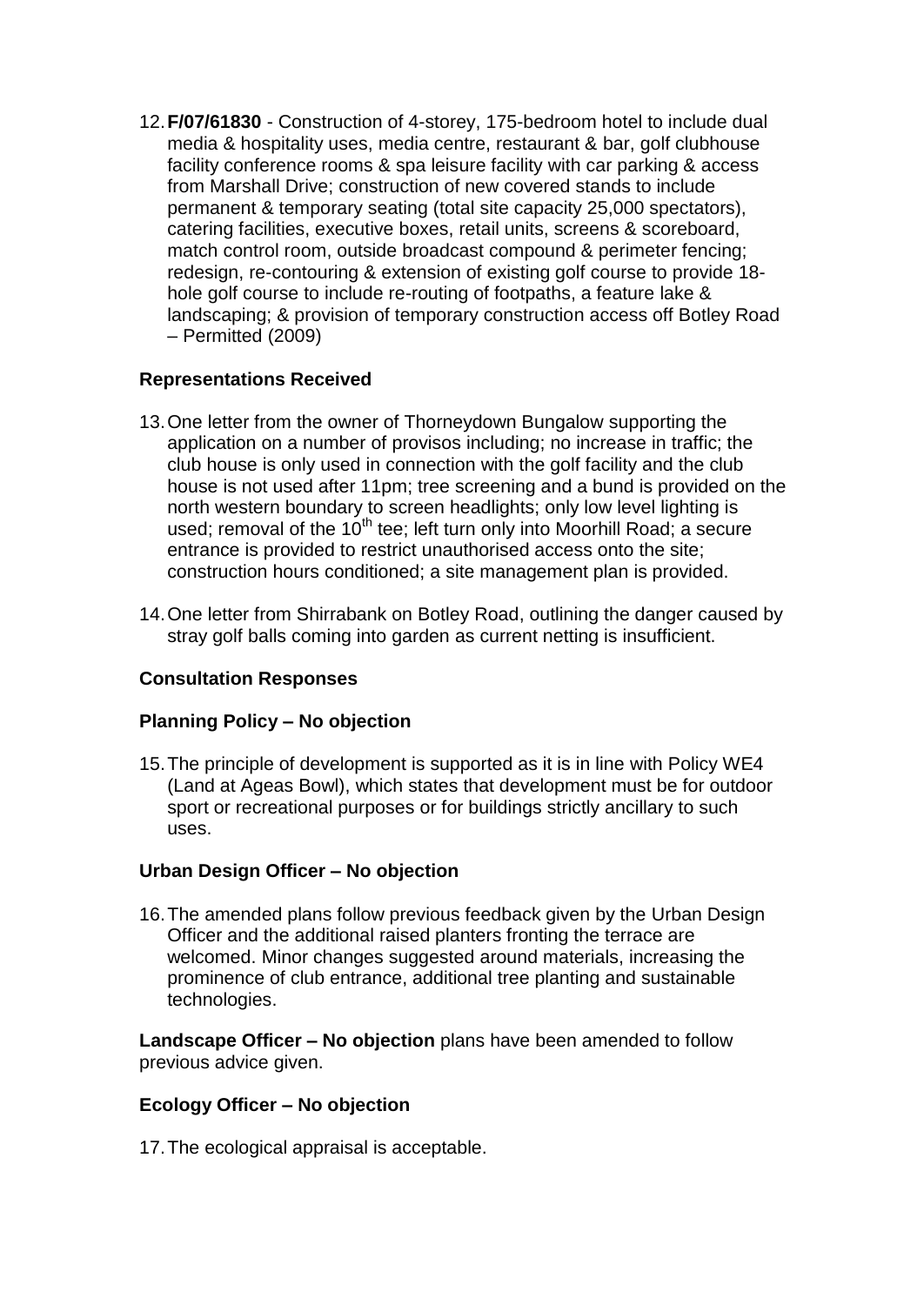- 18.The reptile surveys (technical note) confirms presence of a low population of slow worms and a population of common lizards is assumed from previous survey date. A precautionary working method statement for replies should be conditioned.
- 19.Eastleigh Borough Council requires that surface water be subject to three above ground naturalised forms of filtration before being discharged at greenfield rates. The Flood Risk Assessment outlines several options, including permeable surfacing, sedum roof & planters and a detention basin. Further drainage details are required by condition.
- 20. Environmental Construction Management Plan and Landscape Environmental Management plan conditions should be applied. The rhododendron will be controlled/removed through the implementation of the LEMP.

### **Tree Officer** – **No objection**

- 21.While the majority of the site is free from trees, the site is bordered by significant tree groups to the south west and south east. The trees to the south west, along the highway, are protected by a Tree Preservation Order.
- 22.No significant trees are due for removal under the proposed development, although there are recommendations that some trees are removed for health and safety reasons. The arboricultural report is satisfactory and stipulates the methods of tree protection.

**Environmental Health Officer** - **No objection** subject to land contamination and amenity conditions.

# **Transport Officer (Hampshire County Council) – No objection**

- 23.The proposal will utilise the existing Moorhill Road access and visibility at the junction accords to standards.
- 24.The transport assessment suggests an average trip rate of 20 vehicles per hour utilising the site (equating to 1 vehicle every 3 minutes). Whilst it would be expected that tee-off split times of 8 minute frequencies could result in more than one vehicle arriving at any one time, as an increase in trips compared to the existing situation, the increase will be minimal at just +1.4%.
- 25.The sites access from Moorgreen Road is anticipated to work well within capacity. Modelling data of the Kanes Hill roundabout demonstrates that queues heading south on the A27 Moorhill Road are very unlikely to obstruct right turns into site or cause back up issues onto Kanes Hill roundabout, which is approximately 175 metres away. However, it would be beneficial for the developer to provide keep clear markings across the entrance to ensure right hand turns into the site can always be achieved.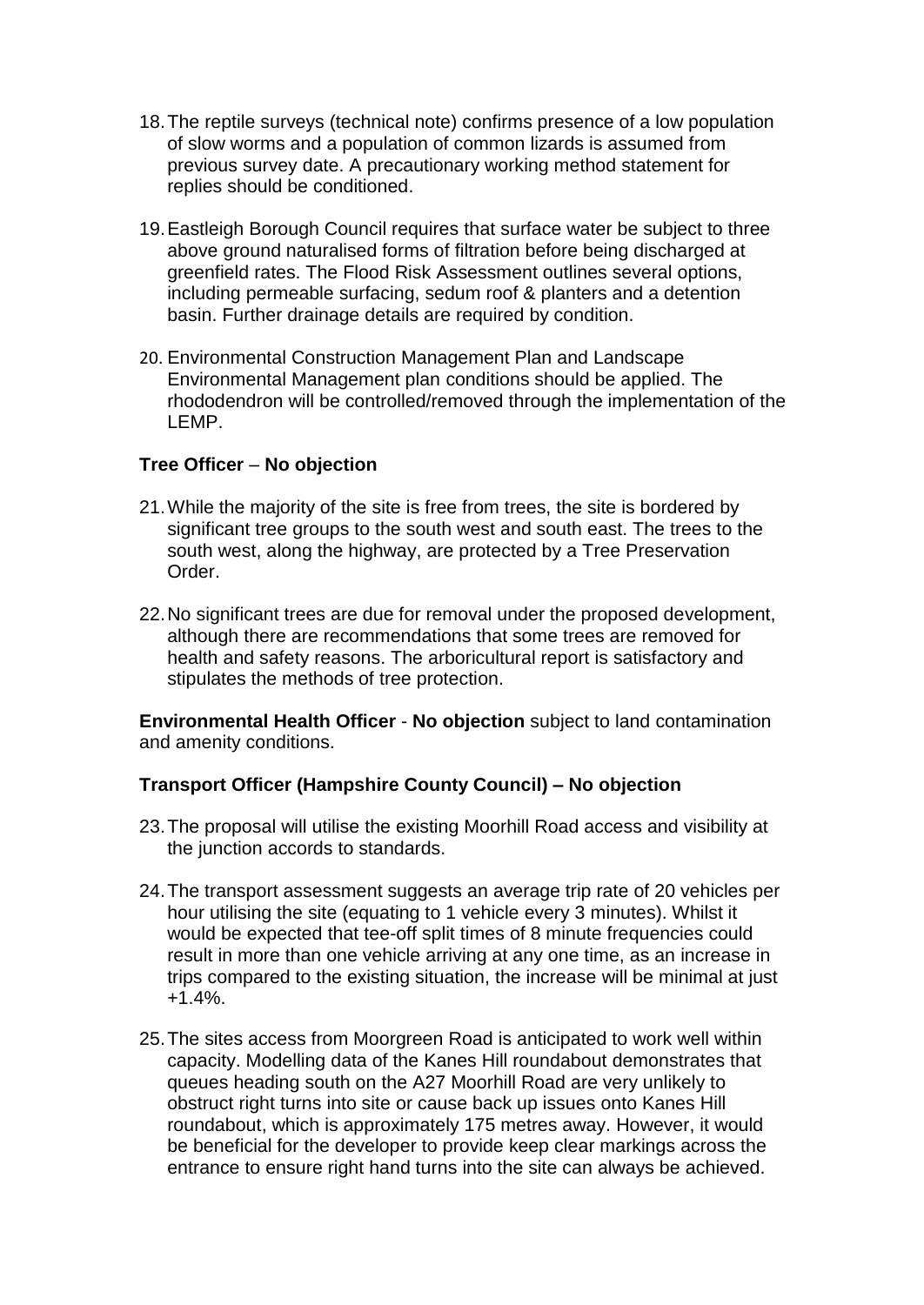- 26.The provision of a 60 space car park is adequate and will provide more spaces than the 46 spaces currently provided for the existing on-site golf course near the hotel. Cycle storage has also been included next to the building.
- 27.The car park layout is acceptable with adequate circulation space and 6.0m aisle widths to allow for easy turning. Recommend 0.3m step out strips for spaces next to landscaping and retaining walls to allow space to open car doors.

### **Hampshire County Council (Lead Flood Authority) – No objection**

28.The information submitted by the applicant in support of this planning application indicates that surface water runoff from the application site will be managed through permeable paving (geocellular grid filled and underlain with gravel) and a detention basin. Additionally, surface water will be discharged to an existing ditch at a discharge rate of 2.0 l/s.

### **Hampshire County Council (Archaeology) – No objection.**

29.The study of the site presented, using aerial photography and a site visit, indicate that this part of the golf course had been subject to substantial impact by groundworks and earthmoving during earlier iterations of the golf course history (para 3.4 and 4.28) Such earthmoving and landscaping will have had a significant impact on the archaeological potential of the site (para 5.2). In light of this extensive and damaging past episode no further archaeological works are merited (para 5.12 and 6.5).

# **Highways England – No objection**

#### **Southampton Airport – No objection**

#### **West End Parish Council – No objection**

#### **Hedge End Town Council – No objection**

#### **Natural England** – **No comment**

# **Policy Context and Designations Applicable to Site**

- Strategic Gap
- Countryside
- Blanket TPO (along front boundary with Moorhill Road)
- The Rose Bowl and Tennis Centre Special Policy Area

#### **Development Plan Saved Policies and Emerging Local Plan Policies**

# **Eastleigh Borough Local Plan Review (2001-2011)** Saved Policies:

• 1.CO (Countryside Protection)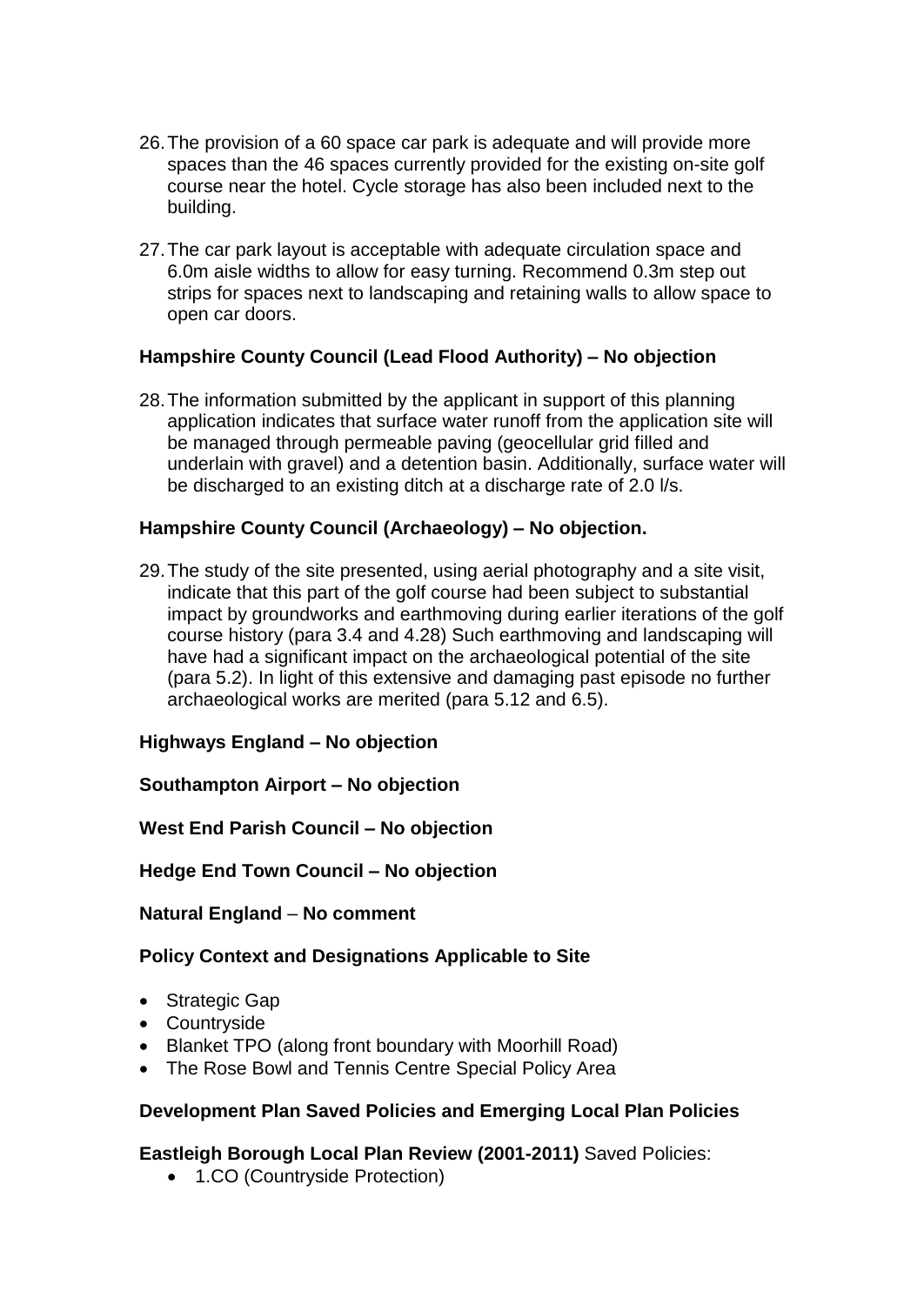- 2.CO (Strategic Gap)
- 25.NC (Promotion of biodiversity)
- 34.ES (Reduction of greenhouse gases/ Sustainable construction)
- 36.ES (Lighting design)
- 37.ES (Energy efficiency)
- 45.ES (Sustainable drainage)
- 59.BE (Design criteria)
- 63.BE (Car park design)
- 100.T (Transport criteria)
- 104.T (Off-highway parking)
- 158.OS (Special Policy Area)

### **Submitted Eastleigh Borough Local Plan 2011 - 2029, July 2014**

30.The Eastleigh Borough Local Plan 2011-2029 was submitted for examination in July 2014 but the Inspector concluded that insufficient housing was being provided for in the Plan and that it was unsound. While this has not been withdrawn and remains a material consideration, it can therefore be considered to have extremely limited weight in the determination of this application.

### **Submitted Eastleigh Borough Local Plan 2016-2036**

- 31.The 2016-2036 Local Plan was submitted to the Planning Inspectorate on 31st October 2018 and the examination hearings concluded in January 2020. The Council received the Inspector's post-Hearing advice on 1 April 2020. The Council is progressing with modifications to the Local Plan to enable its adoption, anticipated in mid 2021. Given the status of the Submitted Plan, it is considered that considerable weight can be attributed to it. The most relevant policies are:
- 32.Strategic policies:
	- S1 (Sustainable Development);
	- S7 (New Development in the Countryside)
	- S8 (Protection of Countryside Gaps)
	- S10 (Green Infrastructure)
- 33.Development Management policies:
	- DM1 (General Development Criteria);
	- DM2 (Environmentally Sustainable Development);
	- DM3 (Adapting to Climate Change);
	- DM6 (Sustainable Surface Water Management and Watercourse
	- Management);
	- DM8 (Pollution);
	- DM10 (Water and Waste Water);
	- DM11 (Nature Conservation);
	- DM13 (Transport);
	- DM14 (Car Parking);
	- DM36 (New Recreational Development)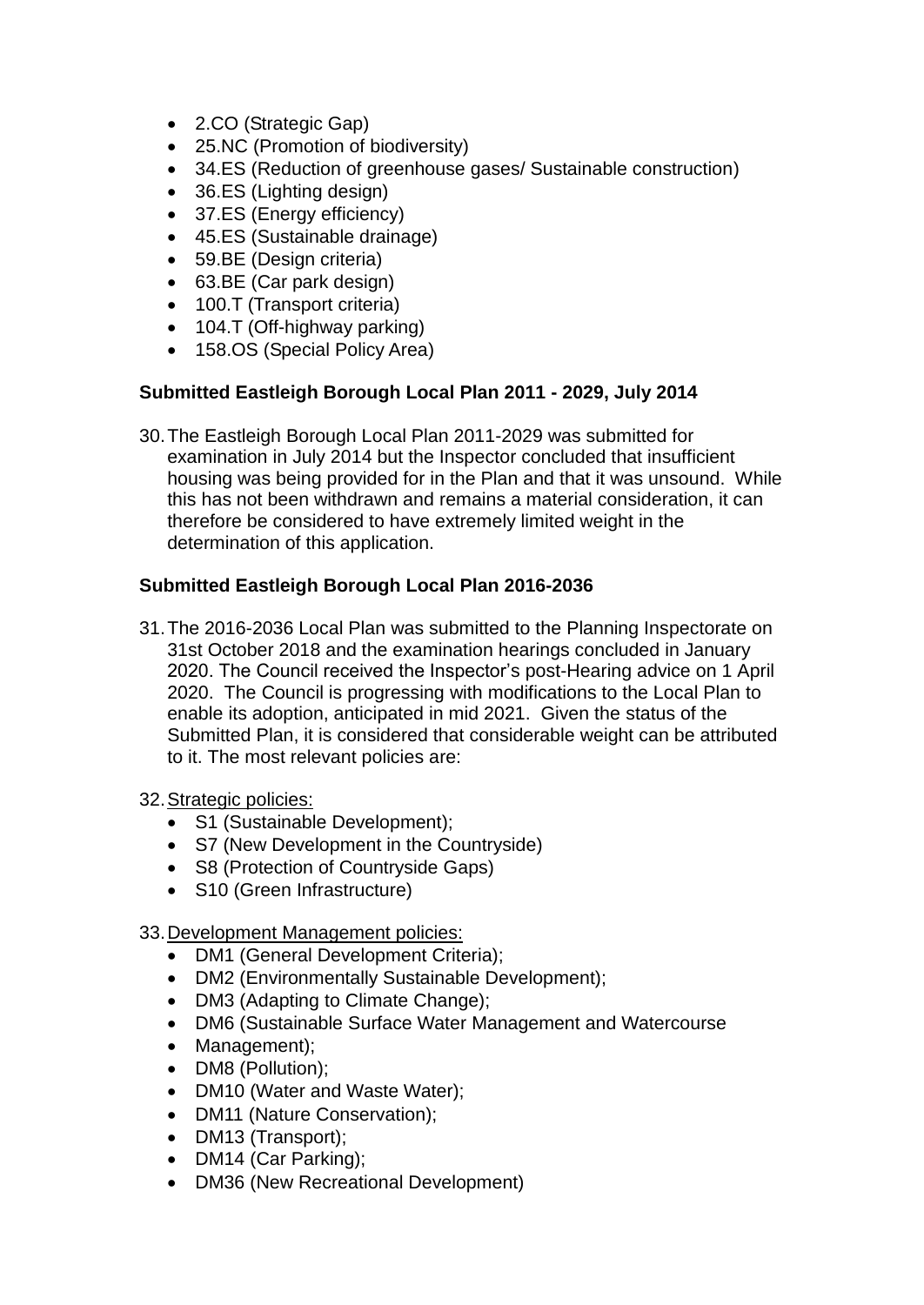34.Site Policies

WE4 (Land at Ageas Bowl & Tennis Centre)

#### **Supplementary Planning Documents**

- Quality Places (November 2011);
- Environmentally Sustainable Development (March 2009);
- Biodiversity (December 2009);

#### **National Planning Policy Framework**

- 35.At national level, the National Planning Policy Framework (the 'NPPF' or the 'Framework') is a material consideration of significant weight in the determination of planning applications. The National Planning Policy Framework (the 'NPPF' or the 'Framework') states that (as required by statute) applications for planning permission must be determined in accordance with the development plan unless material considerations indicate otherwise and sets out a general presumption in favour of sustainable development unless material considerations indicate otherwise.
- 36.Three dimensions of sustainability are to be sought jointly: economic (supporting economy and ensuring land availability); social (providing housing, creating high quality environment with accessible local services); and environmental (contributing to, protecting and enhancing natural, built and historic environment) whilst local circumstances should also be taken into account, so that development responds to the different opportunities for achieving sustainable development in different areas.

#### **Planning Practice Guidance**

37.Where material, the Planning Practice Guidance which supports the provisions and policies of the NPPF should be afforded weight in the consideration and determination of planning applications.

#### **Assessment of Proposal: Development Plan and / or Legislative Background**

38.Section 70(2) of the Town and Country Planning Act 1990 and Section 38(6) of the Planning and Compulsory Purchase Act 2004 require a Local Planning Authority determining an application to do so in accordance with the Development Plan unless material considerations indicate otherwise. The Development Plan comprises the Saved Policies of the Eastleigh Borough Local Plan Review 2001-2011 and the Hampshire Minerals and Waste Plan 2013 (which is not applicable in this case). The NPPF and the Planning Practice Guidance constitute material considerations of significant weight.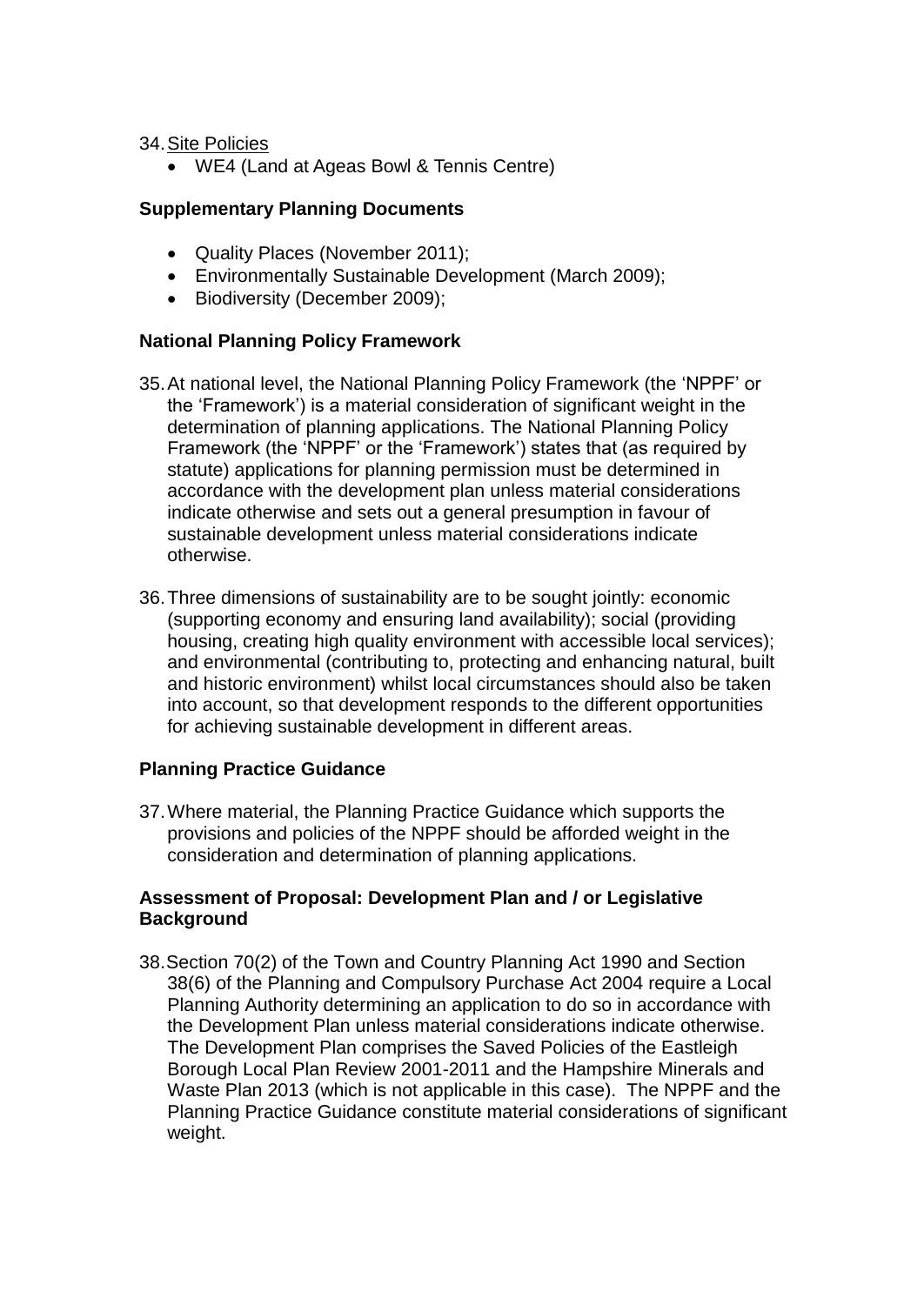### **Principle**

- 39.The application site at Boundary Lakes golf course is located within the Rose Bowl and Tennis Centre Special Policy Area, under the adopted Local Plan. The golf course forms part of a complex of high profile sporting and hospitality facilities, built around the Ageas Bowl Cricket Ground. The Council is keen to support the long term success of these sporting facilities, which caters for both local residents and those coming from further afield.
- 40.The golf course is currently being extended and redeveloped as part of an earlier planning permission. While the golf course is relatively successful, the lack of a dedicated golf club house means that the facility is at a competitive disadvantage compared to other similar courses with golfers having to rely on the hospitality facilities located at the Ageas Bowl/ Hilton Hotel.
- 41.Saved Policy 158.OS makes provision for development within the Rose Bowl and Tennis Centre Special Policy Area, where it is ancillary to outdoor sports/ recreational facilities. This would include the proposed club house, which will support the existing golf facility.
- 42.The site is also located within an area of countryside and strategic gap, where Saved Policies 1.CO & 2.CO of the adopted Local Plan are applicable. Saved Policy 1.CO allows for developments related to outdoor uses within the countryside, providing any associated buildings, hard standings or structures are not of a form, scale or design, which would demonstrably harm the character of the countryside.
- 43.The club house is a single storey building, which encompasses a bar/ lounge, kitchen, changing facilities and professional shop. At one end of the building is a small one bed stewards flat, to allow the steward to remain on site to ensure the smooth running of the golfing facility. The proposal includes an associated 60 space car park, golf buggy storage facility, entrance gates and new signage. It is considered that the scale of the building and type of facilities provided is reasonable and would be comparable to those available within other sports clubs.
- 44.The application site is heavily screened by mature trees and vegetation along both its Moorhill Road boundary and its south eastern side boundary with Thorneydown Farm. A further row of trees will be planted along the sites north western side boundary, providing screening for the dwellings to the north (at Thorneydown Bungalow, Holmes Manor and South Lodge). As such there will be limited visibility of the club house and associated development from outside of the site.
- 45.It is considered that the proposal accords with Saved Policy 1.CO in that the development is will be of an appropriate a form, scale or design, which would not demonstrably harm the character of the countryside.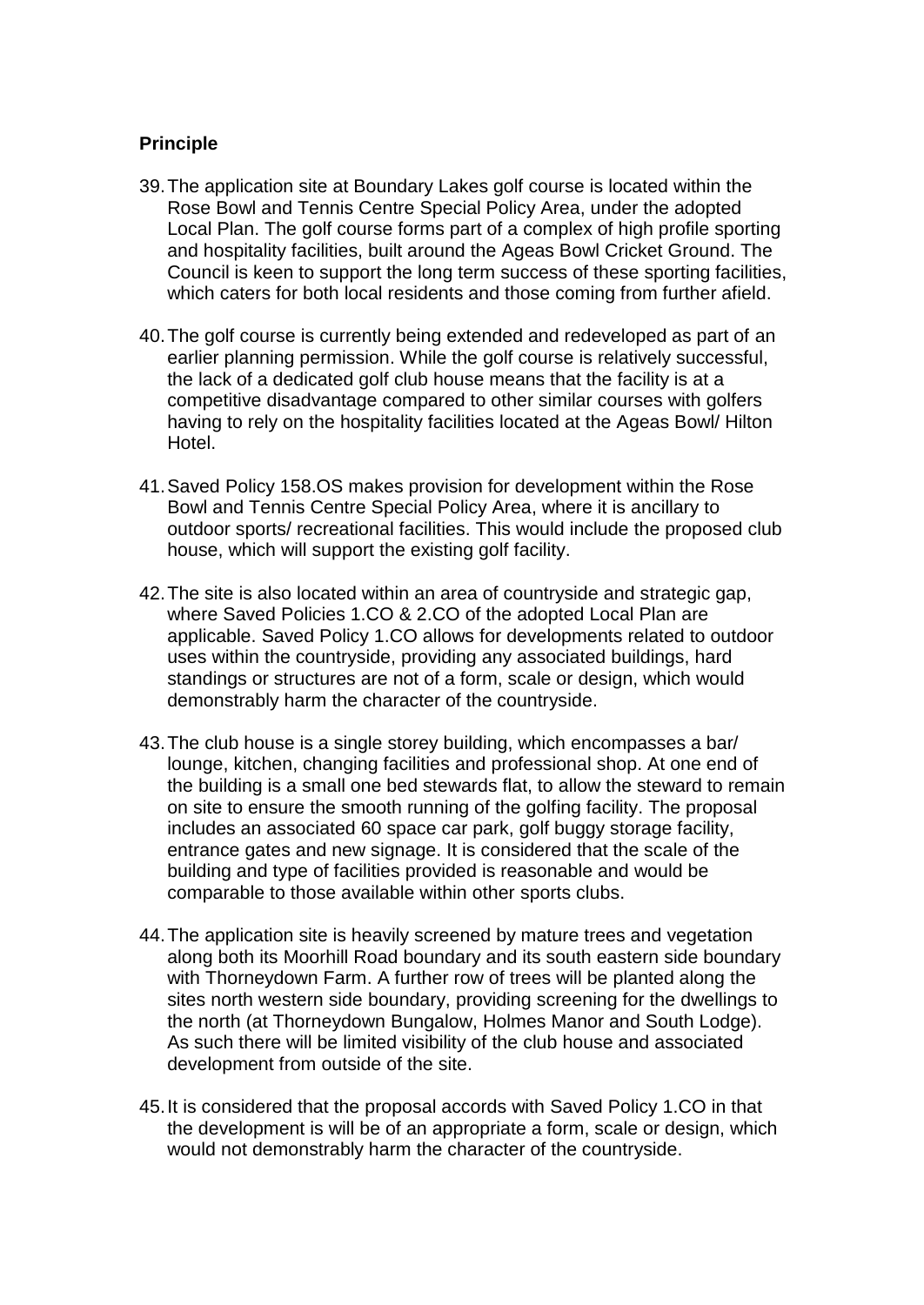- 46.The site is also located within the strategic gap, where Saved Policy 2.CO makes provision for development where it does not physically or visually diminish the strategic gap. The aim of the policy is to maintain the openness of the gap and prevent the coalescence of nearby settlements.
- 47.While the proposed development will introduce a building and associated structures into the strategic gap, this impact has been minimised by siting the golf club house at the edge of the large golf course, where it will sit along Moorhill Road close to other buildings. The proposal is not considered to undermine the function of the strategic gap, which will remain mostly undeveloped and encompasses telegraph woods and the existing golf course.
- 48.The Council is in the process of adopting the submitted local plan, which due to its advanced stage holds considerable weight in the assessment process. Under this plan the site remains within an area of countryside and countryside gap and so would be subject to Draft Policies DM36 (recreational development within the countryside) and S8 (countryside gaps). While the wording of the submitted policies has been updated to follow the guidance set out within the National Planning Policy Framework, the policies generally reflect the earlier requirements of Saved Policies 1.CO, 2.CO & 158.OS.
- 49.The main difference between the adopted and submitted local plans, is that the application site has been taken out of the Ageas Bowl and Tennis Centre Special Policy Area under the published version of the submitted plan. However, following feedback from the Planning Inspector, the Council is working on modifying this policy and there is a reasonable prospect that the special policy area will again be extended to include the golf course (action point 13.14). In this case Draft Policy WE4 (The Ageas Bowl and Tennis Centre Special Policy Area) will apply, which is a revised version of Policy 158.OS. In all other respects the policy position does not significantly change under the submitted local plan.
- 50.In conclusion, it is considered that the proposal meets the main objectives of Saved Policies 1.CO, 2.CO and 158.OS and the principle of development is therefore acceptable, subject to detailed consideration of the other relevant planning policies and material considerations.

#### **Character and Appearance**

51.Saved Policy 59.BE of the adopted local plan requires development to take full and proper account of the context of the site including the character and appearance of the locality and be appropriate in mass, scale, materials, layout, design and siting. The policy provisions are considered to be consistent with the requirements of the NPPF and in particular those within Chapter 12 - achieving well designed places.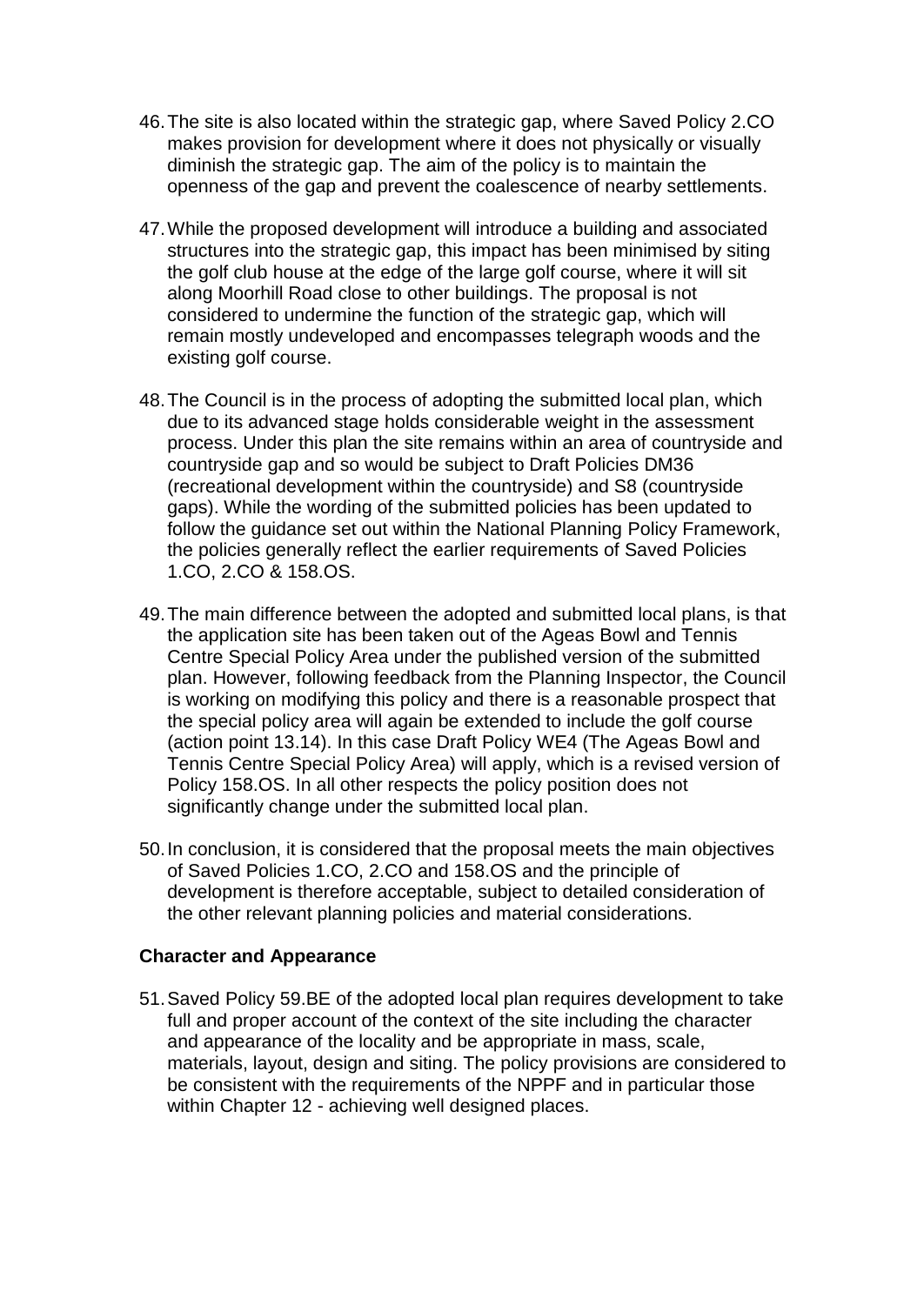- 52.Saved Policy 158.OS covers the special policy area and requires development to be of a high quality layout, design and landscaping, which fits into the wider landscape setting.
- 53.The proposed club house will not be readily visible from outside of the site and so it is not necessary for the proposal to closely replicate the surrounding development. The club house is a single storey building of a contemporary design. The building will be mostly covered in vertical timber cladding with a grey aluminium roof and the secondary elements and retaining walls are in a light grey/ buff brick. The building has been broken down into smaller elements that are linked by a sedum (green) roof.
- 54.The club house is perched on the top of the slope with its north eastern elevation visible across the golf course. The building's design maximises this aspect with the bar/ lounge having large windows and access to an external seating area on its wrap around terrace. In front of the north east elevation is a large wildflower meadow grass area and attenuation pond, which as well as adding to the landscape setting also functions as part of the sustainable drainage system.
- 55.The club house is of a good design and its individual elements create interest and help to reduce the buildings overall height and massing. The area around the club house contains a number of raised ornamental shrub beds, which provide colour and soften the appearance of the building. The row of mature trees along the site boundaries, and additional tree planting along the north western boundary, will provide an attractive backdrop to the building and help it settle into the wider landscape.
- 56.In terms of the car park, the circulation routes and car parking spaces are to be surfaced in contrasting materials. The golf cart store will be located at the far end of the car park, next to the building's service area, and is a simple timber enclosure. The car park is reasonably well landscaped with trees and planters introduced between spaces and at the end of the aisle to break up the larger areas of hard surfacing.
- 57.No objection has been raised by the Council's Urban Design or Landscape Officers and the proposal has gone through a series of amendments to improve the function, design and landscaping of the building and associated car park. In terms of its character and appearance, the proposed development is considered to meet policy requirements and will be an acceptable addition to the golf course.

#### **Car Parking and Access**

58.Saved Policy 59.BE (v.) requires that development has a satisfactory means of access and layout for vehicles, whilst Saved Policy 104.T requires that an appropriate level of car parking be provided. Saved Policies 100.T & 158.OS (v.) also requires development to make provision for sustainable transport methods. The Saved Policies are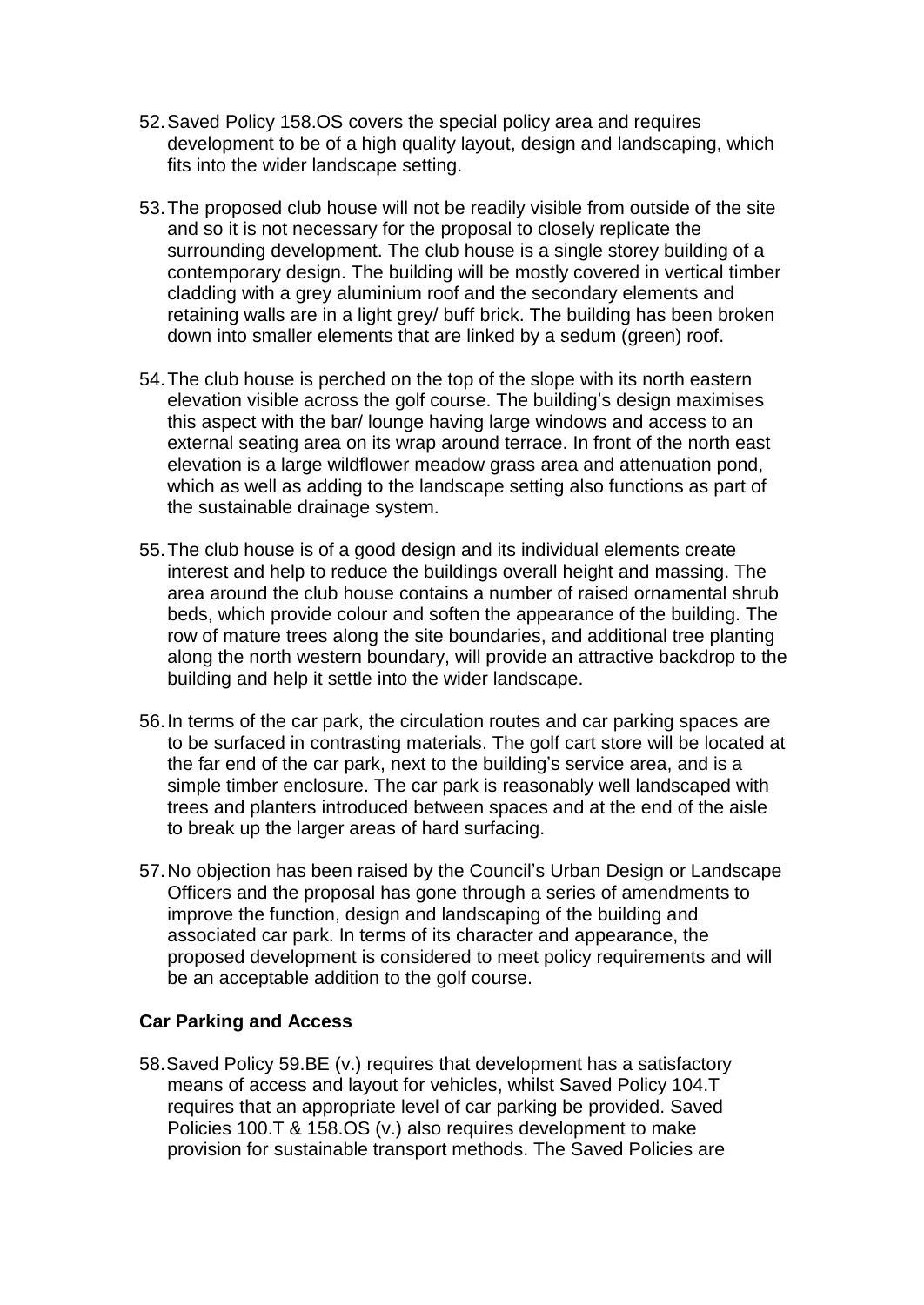consistent with the requirements of the NPPF and in particular those of paragraphs 109 &110.

- 59.The proposal includes a sixty spaces car park, which is an increase on the current forty-six spaces available at the Ageas Bowl. The sixty spaces are the maximum that can be provided on this relatively level section of the Ageas site. Whilst the proposals are not resulting in a direct increase in the size of the golf course, the development seeks to make the golf course more attractive to members and as such an increase in available car parking is required to accommodate for any future increase in demand.
- 60.The golf club house will employ up to eight staff. Cycle hoops have been provided next to the service area, although these will mainly be available for staff as most golfers will need to transport sports equipment in private vehicles. The car park also includes the provision of four disabled spaces, six spaces with electric charging facilities and storage for golf carts. The layout of the car park is acceptable with adequate circulation space and 6.0m aisle widths to allow for easy turning.
- 61.The proposal is supported by a transport assessment, which was informed by pre-application discussions with the Transport Team at Hampshire County Council. It is estimated that the proposal will result in a fairly minimal increase trip rate of just 1.4% compared to the current situation, with car movements based on tee off times and varying throughout the day.
- 62.The small increase in trips associated with the golf club house should not have a significant impact on the road network or highway safety. The Moorhill Road access is anticipated to work well within capacity and modelling of the Kanes Hill roundabout to the south has demonstrated that queues heading south on the A27 Moorhill Road are unlikely to obstruct right turns into site. As such, it is onwards not anticipated that any right turn delay into site will have back-up issues onto Kanes Hill roundabout, which is approximately 175 metres away.
- 63.The Moorgreen Road junction is used as part of the access / egress arrangements for the Ageas Bowl's major event days which happen up to 12 times each yar each year and was secured as part of a previous planning permission. The previous permission allows the Moorgreen Road access to be used for up to 400 vehicles arriving and unlimited vehicles exiting the site. The golf course is anticipated to be closed or have reduced operating hours on major event days and a section of the golf course will be used for overflow parking.
- 64.The development will not alter the existing Moorhill Road access, which accords with visibility standards and is restricted to left and right turn in and left turn out only. The car park entrance is close to the Moorhill Road junction and connects to the existing road network running through the golf course, which will be slightly realigned to make way for the club house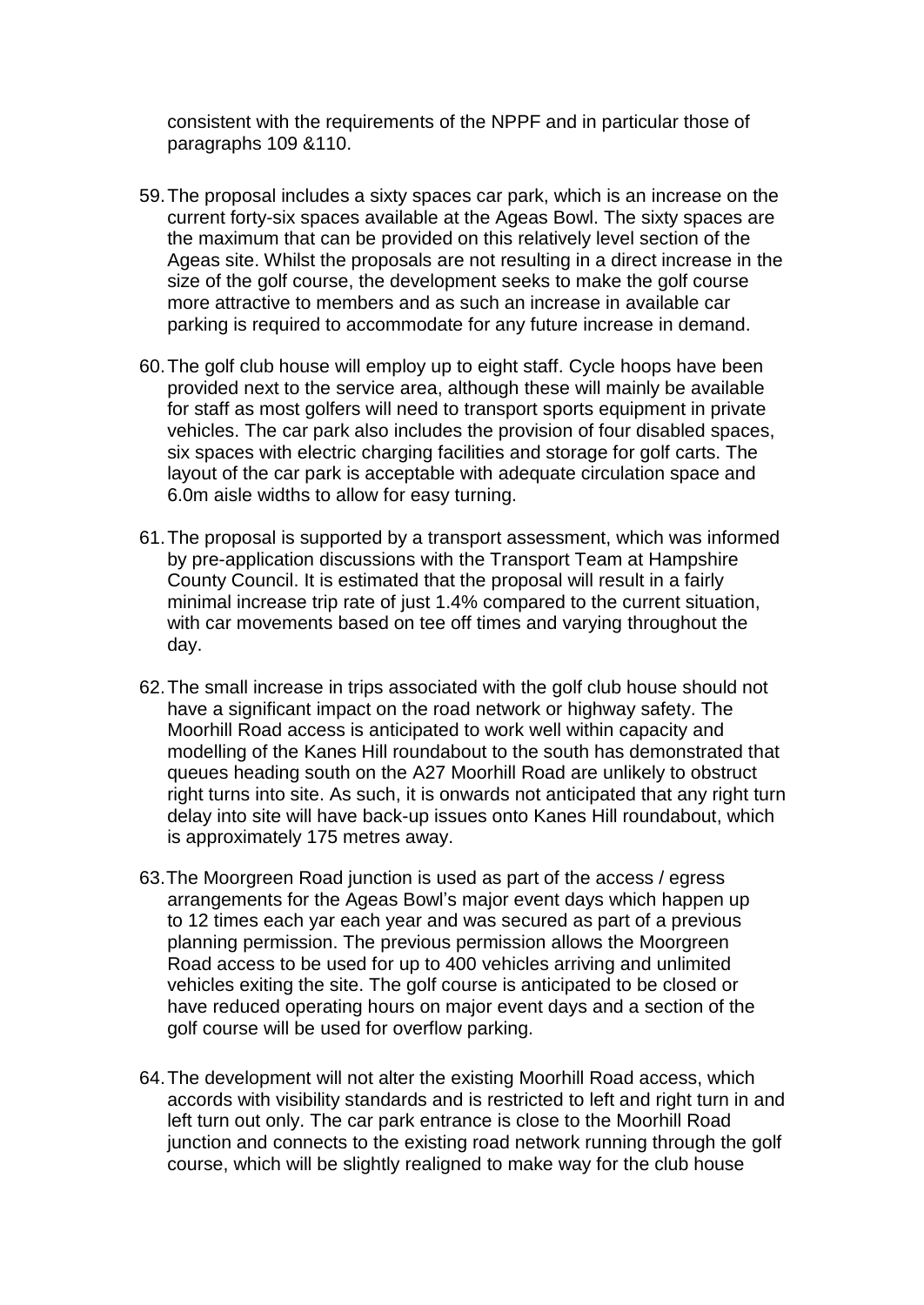building. A new entrance gate and signage is proposed at the Moorgreen Road entrance, with the gates providing additional security when the golf course is closed and will be under the control of the steward living on the premises.

65.Overall, it is considered that the proposal accords with policy provisions in that the development has an appropriate level of parking and provides an acceptable layout and means of access for vehicles, with clear pedestrian routes from the car park and golf course into the club house building. Provision is made for cycle storage, although most trips are likely to be by car due to the location of the golf course and equipment needed.

#### **Trees**

- 66.Saved Policy 59.BE (i) requires development to take full account of natural features and trees worthy of retention and these requirements are in line with the National Planning Policy Framework.
- 67.The site is bordered by significant tree groups to the south west and south east. The trees to the south west, along the highway, are protected by a Tree Preservation Order. No significant trees are due for removal under the proposed development and the submission is accompanied by an arboricultural impact assessment, which stipulates methods of protecting the trees on the site. No objection has been raised by the Council's Tree Officer and a condition will be used to ensure the tree protection methods are in place before construction work commences on the site.

#### **Ecology**

- 68.Saved Policy 25.NC looks to protect habitats and ecological features of importance. Since the adoption of these policies, the ecological requirements have been strengthened with paragraph 170 d) of the NPPF requiring development to minimise impacts on and provide net gains for biodiversity.
- 69.The planning submission is accompanied by an ecological appraisal and reptile surveys. The contents of which have been reviewed and approved by the Council's Ecology Officer.
- 70.The ecological information concludes that the habitats present across the site are commonplace within the UK and the overall ecological habitats value of the site is low. The site and surrounding land has the potential to support birds, bats and hedgehogs and the report outlines methods to protect these species during the development phase. The reptile survey confirms a low population of slow worms and previous survey data highlighted a population of common lizards. As such a precautionary working method statement for reptiles will be required before issuing the planning decision.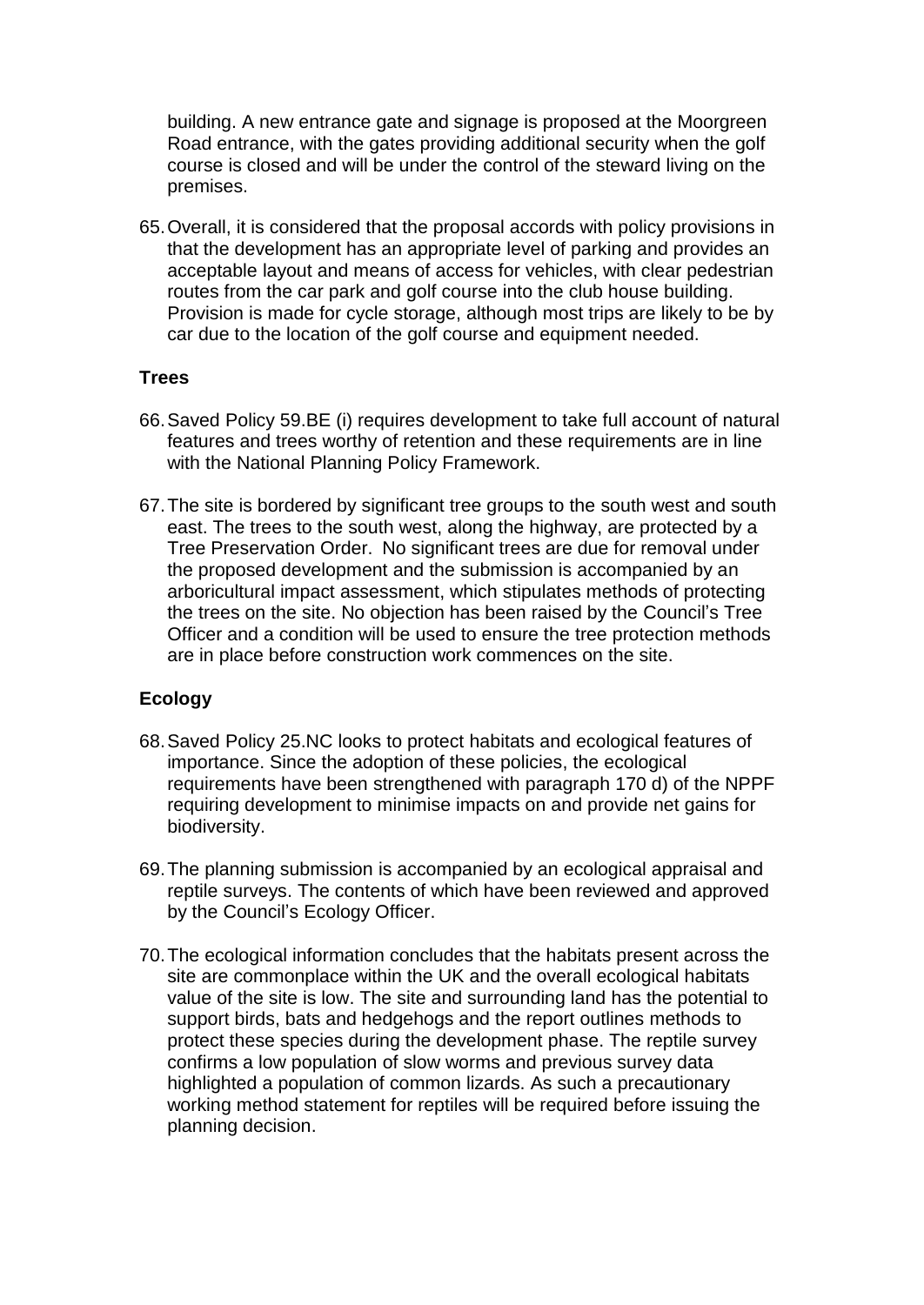- 71.The report outlines ecological enhancements within the site such as the proposed green roof; planting of trees; vegetation and flower rich grass; the provision of ten bird and ten bat boxes and the inclusion of new habitats for reptiles, hedgehogs and bees. Precise details of the enhancements measures will need to be approved as part of a landscape and environmental management plan prior to issuing the decision.
- 72.With the extra information, the development will be able to protect existing species on site and incorporate ecological enhancements to provide biodiversity net gain. As such the development will meet the policy requirements.

### **Drainage and Flood Risk**

- 73.Saved Policy 45.ES requires development proposals to incorporate measures for the disposal of surface water, where practical through sustainable drainage systems and include maintenance arrangements. Saved Policy 158.OS (viii) adds the requirement that development proposals must ensure that surface water drainage will not increase flood risks downstream. The policy requirements are in line with the National Planning Policy Framework, with paragraph 165 requiring sustainable drainage systems to be incorporated into major developments.
- 74.The submission is supported by a flood risk assessment, which confirms that the site is within flood zone 1 with a low risk of fluvial flooding and a very flow risk of surface water flooding.
- 75.The proposal includes a surface water drainage strategy, which aims to maintain existing greenfield discharge rates. Whilst infiltration is not possible due to the soil type, the proposal incorporates a number of above ground forms of naturalised infiltration that will treat and transport surface water falling from the development and funnel it into a large attenuation pond on the eastern side of the site.
- 76.The car park will be surfaced in a geocellular grid system underlain with gravel that will filter the water and will be graded or have a connection leading to the attention pond. Water falling on the building will directed towards the green roof and through the planters, which filter the water and drain straight into the attenuation pond.
- 77.The attenuation pond will hold a significant volume of water and so will slow down the surface water run off rate. Overtime the collected surface water will be discharged into the drainage ditch running along the southern side of the site and feed into the wider drainage network that currently serves the golf course. The attenuation pond and SUD's system will also offer benefits to landscaping, biodiversity and water quality.
- 78.The surface water drainage strategy has been reviewed by the County Council's Flood and Water Team and the Council's Ecology Officer and no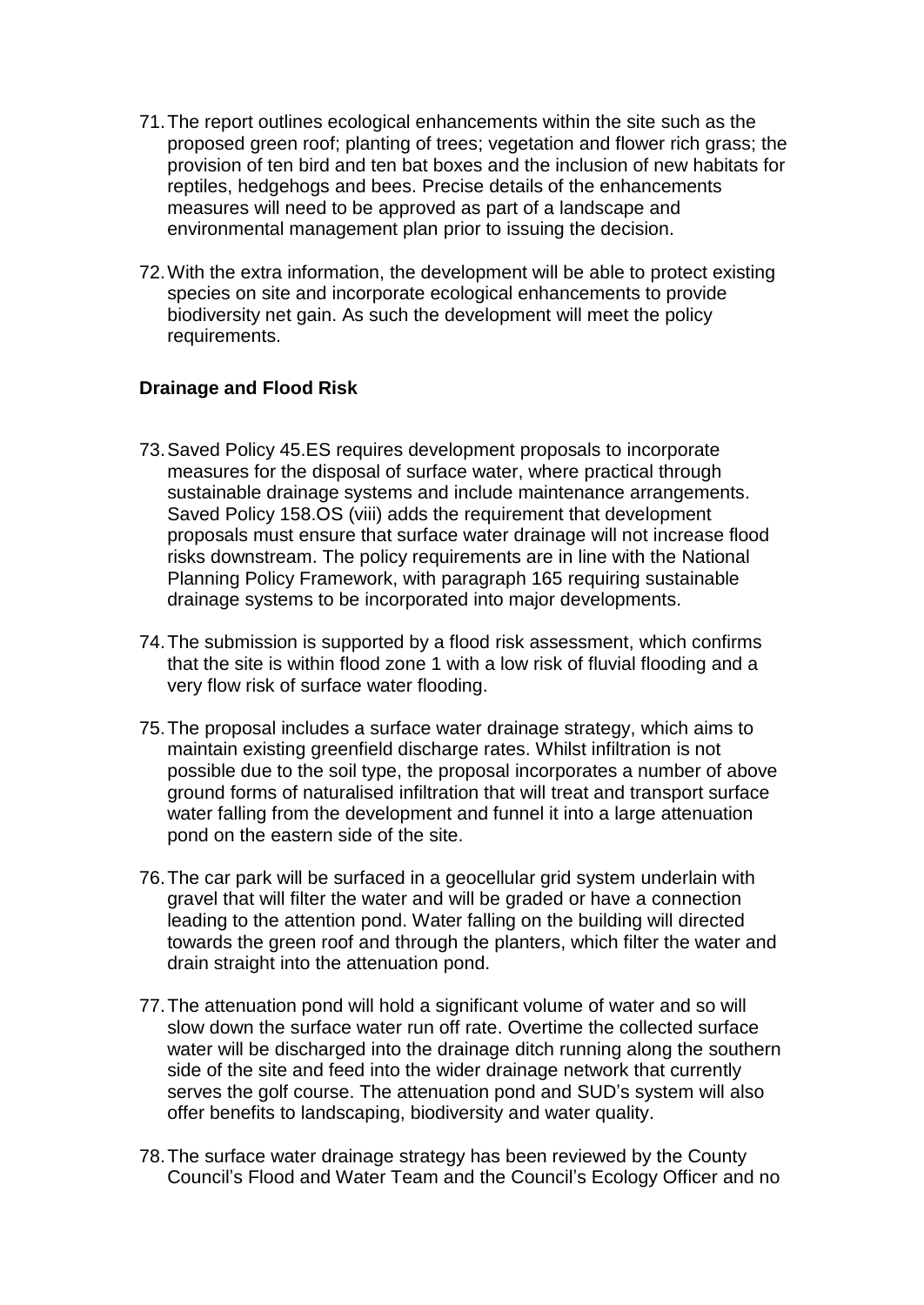objection has been raised. The final details of the drainage scheme are to be approved before issuing the planning decision.

### **Residential Amenity**

- 79.Saved Policy 59.BE of the adopted local plan requires development to avoid unduly interfering, disturbing or conflicting with adjoining or nearby residential properties, including by way of overlooking and loss of light or outlook, noise and disturbance. Paragraph 127 of the NPPF, amongst other things, requires that planning decisions ensure that development provides a high standard of amenity for existing and future users.
- 80.The nearest dwellings are 40m away from the site, on the opposite side of Moorhill Gardens situated behind a dense row of trees. Approximately 80m to the north is the start a row of three dwellings at (Thorneydown Bungalow, Holmes Manor and South Lodge) and the proposal includes further tree planting along this boundary. At these distances the proposed club house and associated car park is not considered to have an unacceptable impact on the dwellings in terms of overlooking, loss of light or outlook.
- 81.The club house contains a bar/ lounge, which is provided for customers of the golf course as the hospitality facilities within the main Ageas Bowl stadium get busy. Further details have been requested as to the bar's opening hours and measures to control noise, odours and general disturbance from the premises. This information would need to be agreed before issuing a decision in consultation with the Council's Environmental Health Officer.

# **Sustainability**

- 82.Saved Policy 37.ES requires development to maximise energy efficiency and make provision for renewable energy. These provisions are generally in line with the position of the National Planning Policy Framework.
- 83.The development incorporates many of the passive design principles to maximise natural daylight and ventilation and thus the increase energy efficiency of the building. The development also includes a number of sustainable technologies within the club house building such as a green roof and the addition of solar panels. Whereas the car park makes provision for electric vehicles and there is a small area for staff cycle storage. As such the proposal is considered to meet the sustainability requirements set out with the planning policies and helps towards the council achieving its climate change ambitions.

#### **Other material considerations**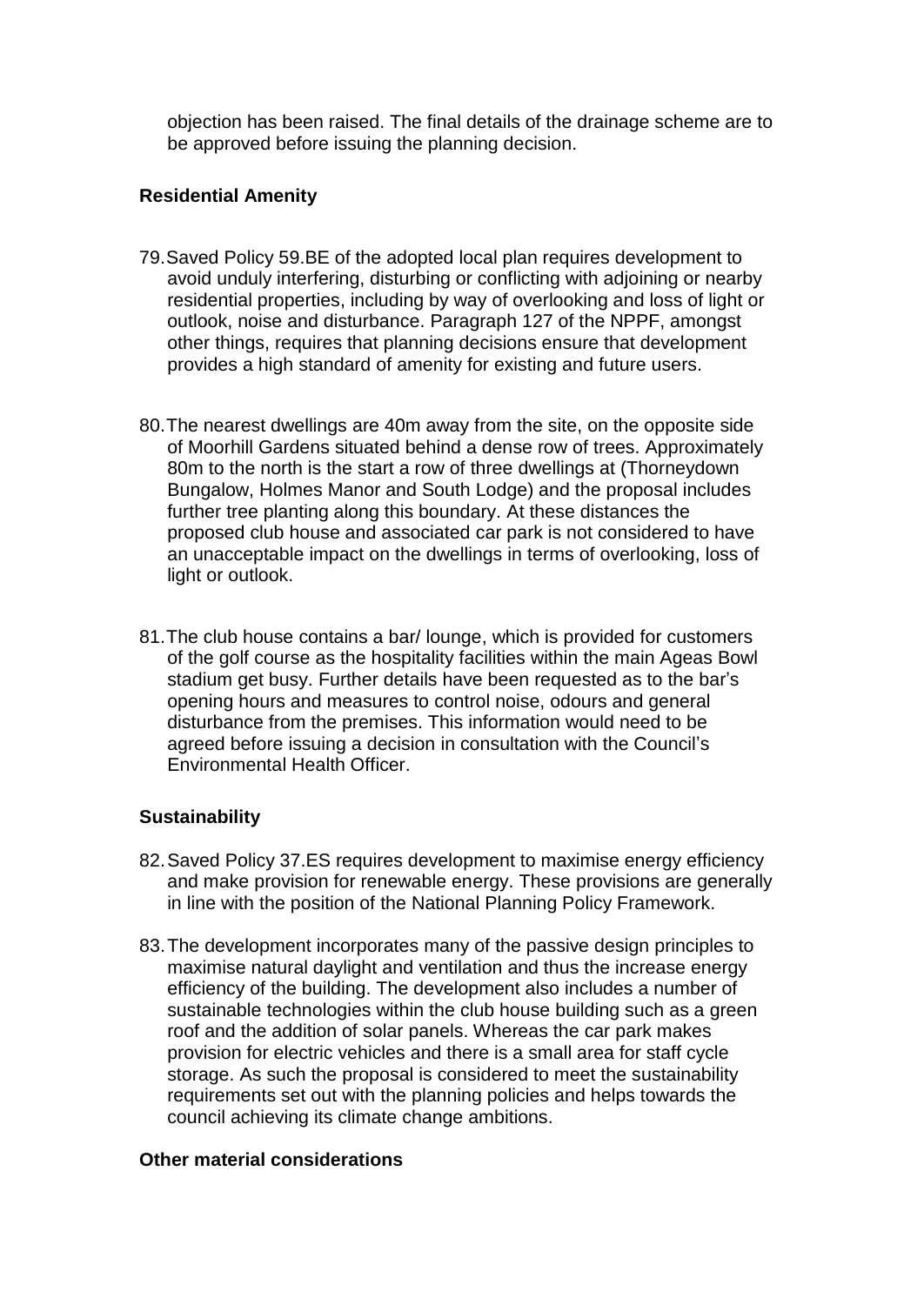# **Equalities Implications:**

- 84.Section 149 of the Equalities Act 2010 created the public sector equality duty. Section149 states:-
	- A public authority must, in the exercise of its functions, have due regard to the need to:
		- i. eliminate discrimination, harassment, victimisation and any other conduct that is prohibited by or under this Act;
		- ii. advance equality of opportunity between persons who share a relevant protected characteristic and persons who do not share it;
		- iii. foster good relations between persons who share a relevant protected characteristic and persons who do not share it.
- 85.When making policy decisions, the Council must take account of the equality duty and in particular any potential impact on protected groups. It is considered that this application does not raise any equality implications.

# **Conclusion**

- 86.It is considered that the proposal meets the national and local planning policy requirements in respect of development within the countryside and strategic gap. In addition, the development is of a good quality design and landscaping; provides satisfactory car parking and access arrangements; includes protection of trees; makes provision for protected species and biodiversity enhancements; provides a sustainable drainage system and includes sustainable technologies.
- 87.As such the proposal is recommended for permission subject to the approval of the outstanding information and recommended planning conditions (as listed at the front of the report).